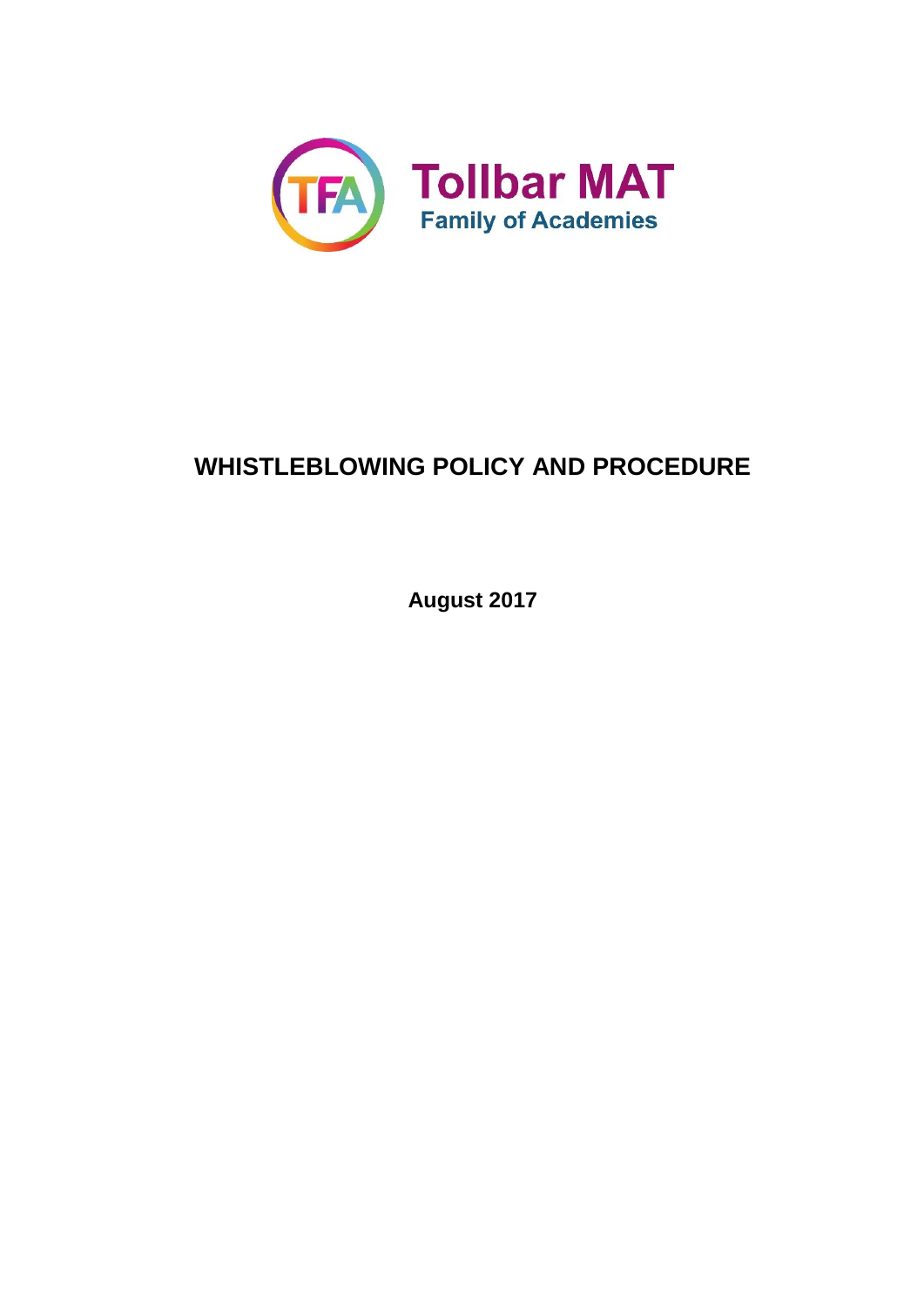## **Introduction**

Tollbar MAT is committed to honesty and openness.

In meeting this commitment, a policy and procedure have been established which allows employees to raise concerns about matters of public interest concerning the conduct of other MAT staff.

## **1. The Definition of Whistleblowing**

- **1.1.**The term 'whistleblowing' is most commonly used when an employee (or exemployee) discloses malpractice within an organisation in the public interest. Malpractice can include fraud, corruption, bribery, dishonesty, financial irregularities, serious maladministration arising from the deliberate commission of improper conduct, unethical activities (which may be of a criminal nature) and dangerous acts or omissions which create a risk to health, safety or the environment, criminal offences or failure to comply with a legal or regulatory obligation.
- **1.2.**Whistleblowing does not include mismanagement as this may arise from weak management, for example, rather than malpractice. Mismanagement may be dealt with under the Capability or Disciplinary Procedure.
- **1.3.**Whistleblowing provides a channel and process for individual employees to raise genuine and legitimate concerns. It also gives Tollbar MAT an opportunity to investigate these concerns and take appropriate action so that the matter is resolved effectively within the organisation before they come into the public domain.

## **2. Why is the Policy on Whistleblowing Needed?**

- **2.1.**The production of a policy and procedure on whistleblowing goes towards Tollbar MAT's commitment to a climate of openness.
- **2.2.**It provides a means by which staff can raise concerns in confidence and without risk of victimisation.
- **2.3.**Where employees bring allegations of malpractice, this is regarded as a very serious matter by the MAT. Any allegations will be handled as professionally and as quickly as possible.
- **2.4.**The Whistleblowing Procedure is not a mechanism for private grievance. The grievance Procedure exists for individual employees to express concern about an issue that directly affects them. The Whistleblowing Procedure allows employees to bring malpractice to the attention of the MAT although that malpractice may not directly affect them. The point is that Whistleblowing refers to matters of public, rather than private interests.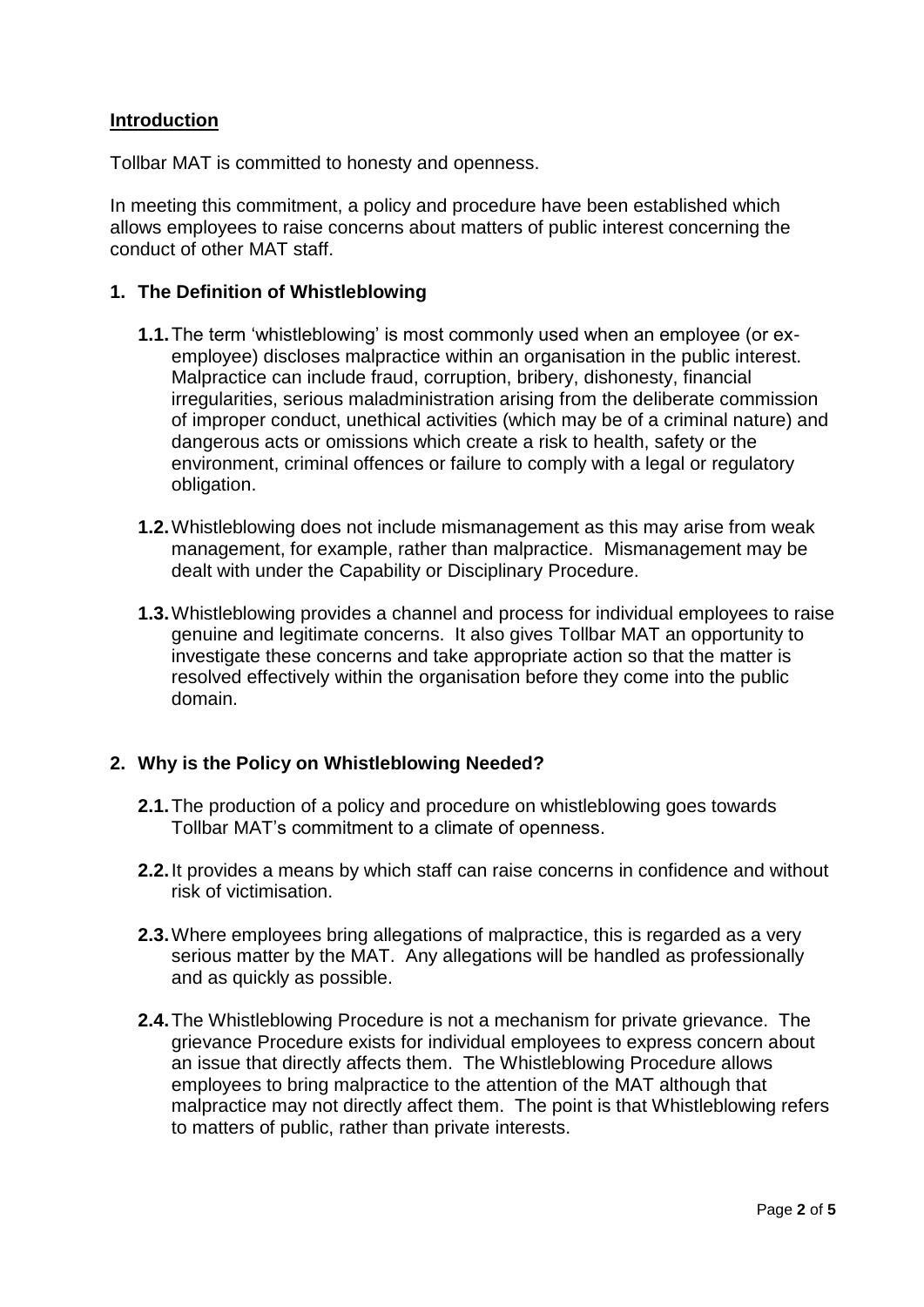## **3. Establishing a Climate of Openness**

**3.1.**The MAT will actively encourage openness through ensuring:

- a) internal audit systems and procedures minimise opportunity for fraud, corruption or malpractice to occur;
- b) codes of conduct for Directors/Governors and employees which define appropriate and acceptable standards of behaviour;
- c) informing staff of the definition of fraud and corruption;
- d) ensuring employees are able to raise legitimate concerns confidentially without the fear of recrimination.

## **WHISTLEBLOWING PROCEDURE**

#### **1. Principles**

- **1.1.**The purpose of the Whistleblowing Procedure is to provide a means by which employees can highlight suspected malpractice within the MAT. All complaints of this nature will be properly investigated under this procedure. As explained above, the Grievance Procedure will not apply in this case.
- **1.2.**The MAT is committed to thoroughly and professionally investigating all such complaints with the seriousness and confidentiality they merit. The result of such an investigation may lead to disciplinary action being taken against the person accused of malpractice.
- **1.3.**Any employee who raises a concern will have the matter treated confidentially. However, the employee who has raised the concern must understand that a full and proper investigation may not be able to take place anonymously.
- **1.4.**No employee will be disciplined for raising a concern so long as they follow the Whistleblowing Procedure. However, disciplinary action will be taken against whistleblowers who are found to provide information for personal gain or with malicious intent or where they are considered to have committed acts of misconduct highlighted by the whistleblowing.
- **1.5.**The MAT will not tolerate the victimisation of whistleblowers. Where an individual feels they are being victimised as a result of raising concerns over malpractice, they should take their concerns to the person they complained to. The Disciplinary Procedure should then be followed.
- **1.6.**It is in the interests of the MAT and its employees that those who speak out and follow the procedure receive adequate protection. Similarly, those who misuse the procedure will be subject to disciplinary or other appropriate proceedings.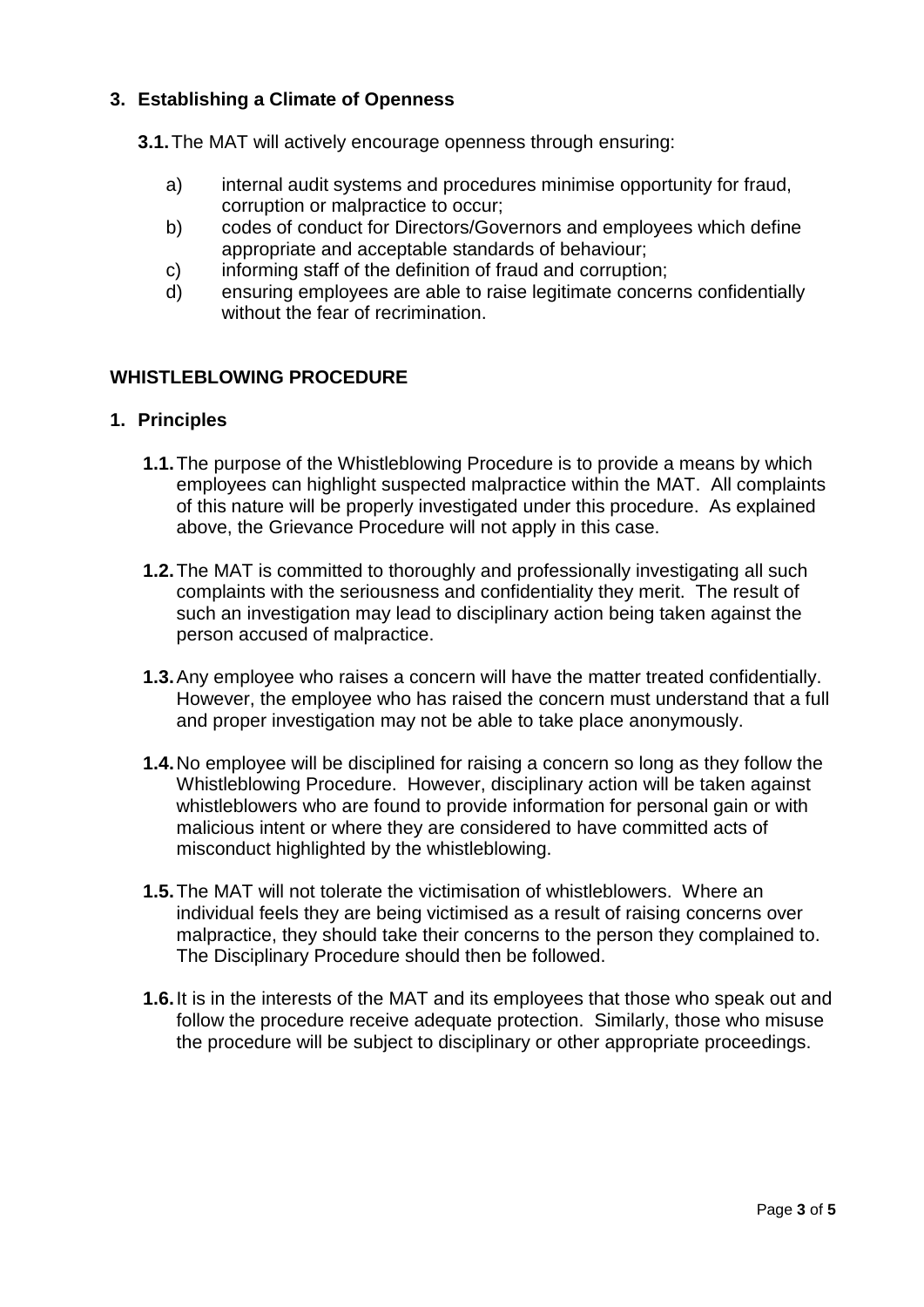## **2. The Procedure**

- **2.1.**An employee who has concerns of malpractice within the MAT should write to the Principal of their academy or if this is not appropriate, then to the Chief Executive, in a sealed envelope marked Confidential, to be opened by the addressee, detailing the alleged malpractice.
- **2.2.**In the event that the concerns involve a Principal or the Chief Executive then the employee should write to the Chairman of the Board, in a sealed envelope marked Confidential, to be opened by the addressee, detailing the alleged malpractice.

## **STAGE 2**

- **2.3.**On receiving the document, an appropriate body will be appointed to investigate the allegation. Dependent on the nature of the concern, the Board's Audit Committee may be the appropriate body to conduct an investigation.
- **2.4.**The issues raised may be considered as gross misconduct and a decision may be made to suspend all or some of those staff who are under investigation on full pay.
- **2.5.**Should the allegation be made against a Principal or the Chief Executive, then the Chair of the Board will take the above action.

## **3. Investigation Procedure**

- **3.1.**Due to the various different types of concern that may arise, it is not possible to establish a set procedure with identified timescales. The following principles will apply:
	- a) The investigation will be carried out as rapidly as possible;
	- b) All investigations will be carried out in the strictest confidence;
	- c) Any communication with the employee raising the concern will be to their home address;
	- d) Any person (people) alleged to be involved should be informed of the broad nature of the concern, that at this stage it is an investigation (although dependent on the outcome of the investigation, disciplinary action may be taken) and their right to be accompanied by a work colleague or Trade Union representative;
	- e) At an investigatory meeting, the individual(s) may be accompanied by a note-taker;
	- f) All the notes of the investigation and the final report will be passed to the Principal (or others as stipulated above) with a statement saying whether the investigation shows that the complaint should be upheld. The Principal will decide what action is required and inform the person (people) being investigated.